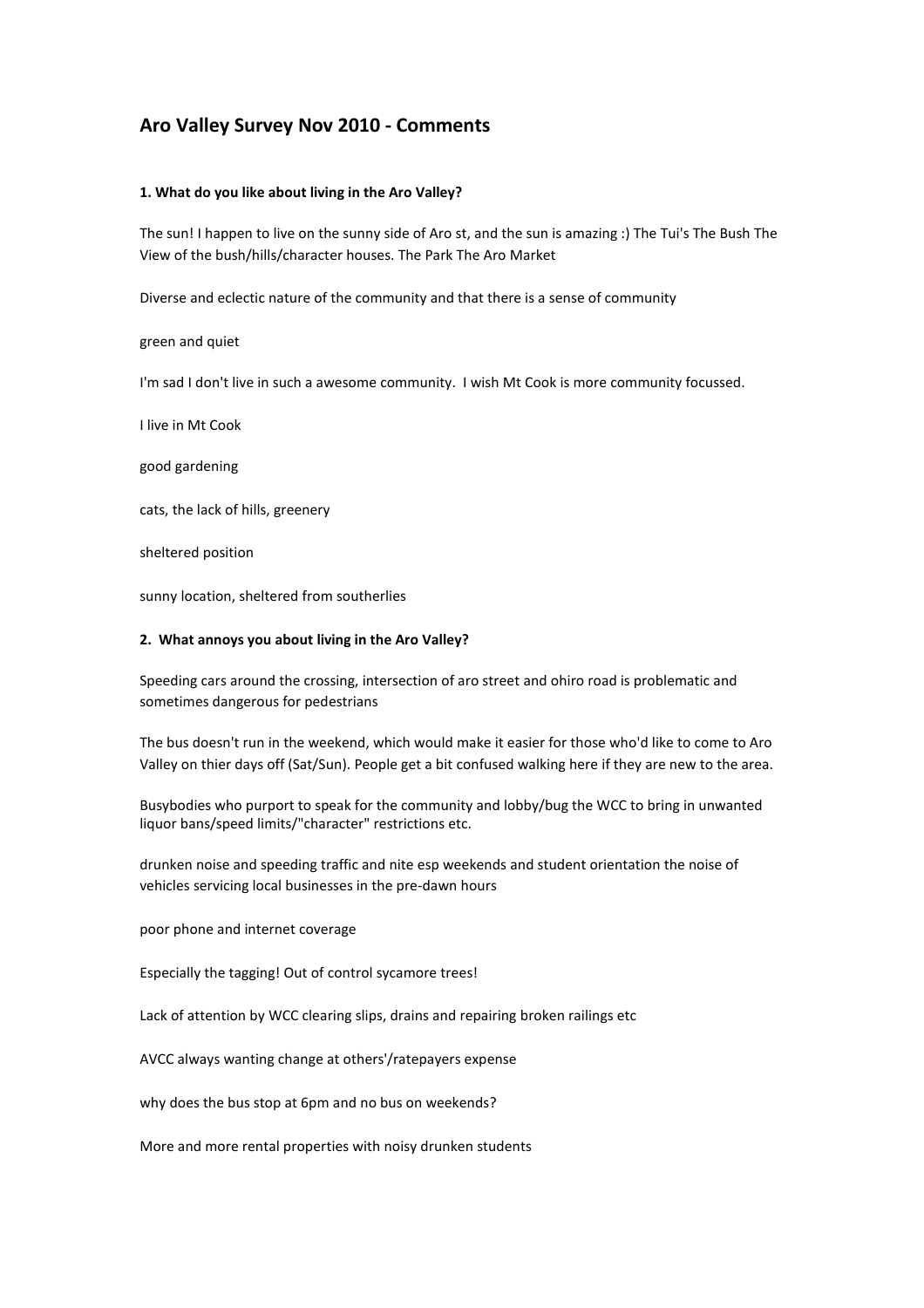Don't know- I don't live here

lack of support for street art

Noise from students. This is a residents area.

The invasion by boguns

no buses on weekends

students coming home drunk late at night and behaving badly

## 3. What would improve living in the Aro Valley for you?

If that old car park next to aro park had something done with it. Such a great lot of space being wasted, would make a great space for a garden bar or extension of the park with an allocated graffiti wall.

Fewer busybody hippies and treehuggers interfering in peoples' lives

more visible presence of police / walkwise to reduce noise / vandalism and speeding traffic at nite prevention of vandalism better than cure

Access to fast (fibre-optic) internet cable. Not available at my address (90C Holloway Rd)

Getting my copy of Aro Valley News & Views before dates have past for feedback/events....received Nov issue on 12 Dec

A raised pedestrian crossing at the junction of Ohiro Road and Aro Street. Restricted truck weight up Aro Street (in an effort to reduce traffic noise).

speed bumps

Leave things alone

speed bumps would be better at slowing traffic

fix the oneway system so we don't have to cross the motorway twice to get to Mt Cook. AV is now separated from the city by the motorway

Landlords to maintain their properties better

A playground (public)

More little shops

maintain lighting. Support street artists

buses to courtney pl, Newtown, etc. New toilets in the hall. A pub!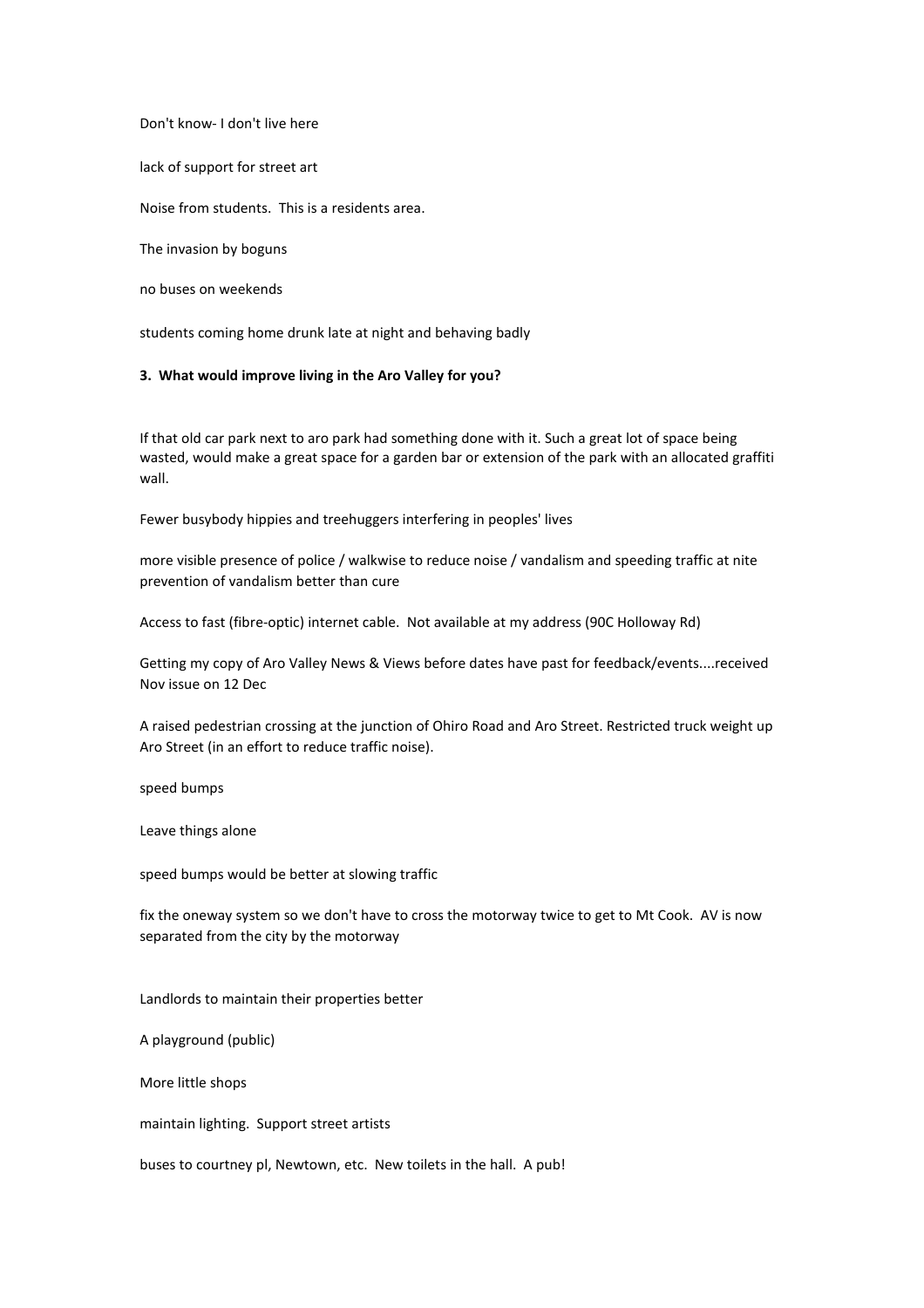Quieter at night

no tagging/more summer concerts

a bar, a local market, better crossing at Ohiro/Aro, better lighting on the Ohiro / Maarama shortcut

Roundabout and crossing for pedestrians at Ohiro and Aro St intersection

Enforce 30kph speed limit. Heavy fines for graffiti

No noisy all night parties

#### 4. What kind of class / programme run locally in the Aro Valley would you consider attending?

I would love to attend classes at the centre, specifically yoga or other well being ones and cooking however I cannot seem to find ones that I can attend as I am away from the valley from 8am-530 Mon-Fri for work. Late evening ones would be great.

I would happily attend working bees to maintain the facilities

something IT/computer related

Leave things alone

social - community Christmas party for the whole community

Japanese

Art, eg printmaking /life drawing. Stage combat.

Literature, book club, poetry

#### 5. What kind of events would you be interested in attending at the Aro Valley community centre?

Community movie nights, getting in theatre students to perform from time to time

Movies, set dates where people can give away unwanted stuff

Movie nights

Leave things alone

community park clean up/beautifying

#### 6. What additional features do you think would be useful at the Aro Valley Community Centre?

A notice or flyer once a month of all classes on at the centre sourced through local businesses.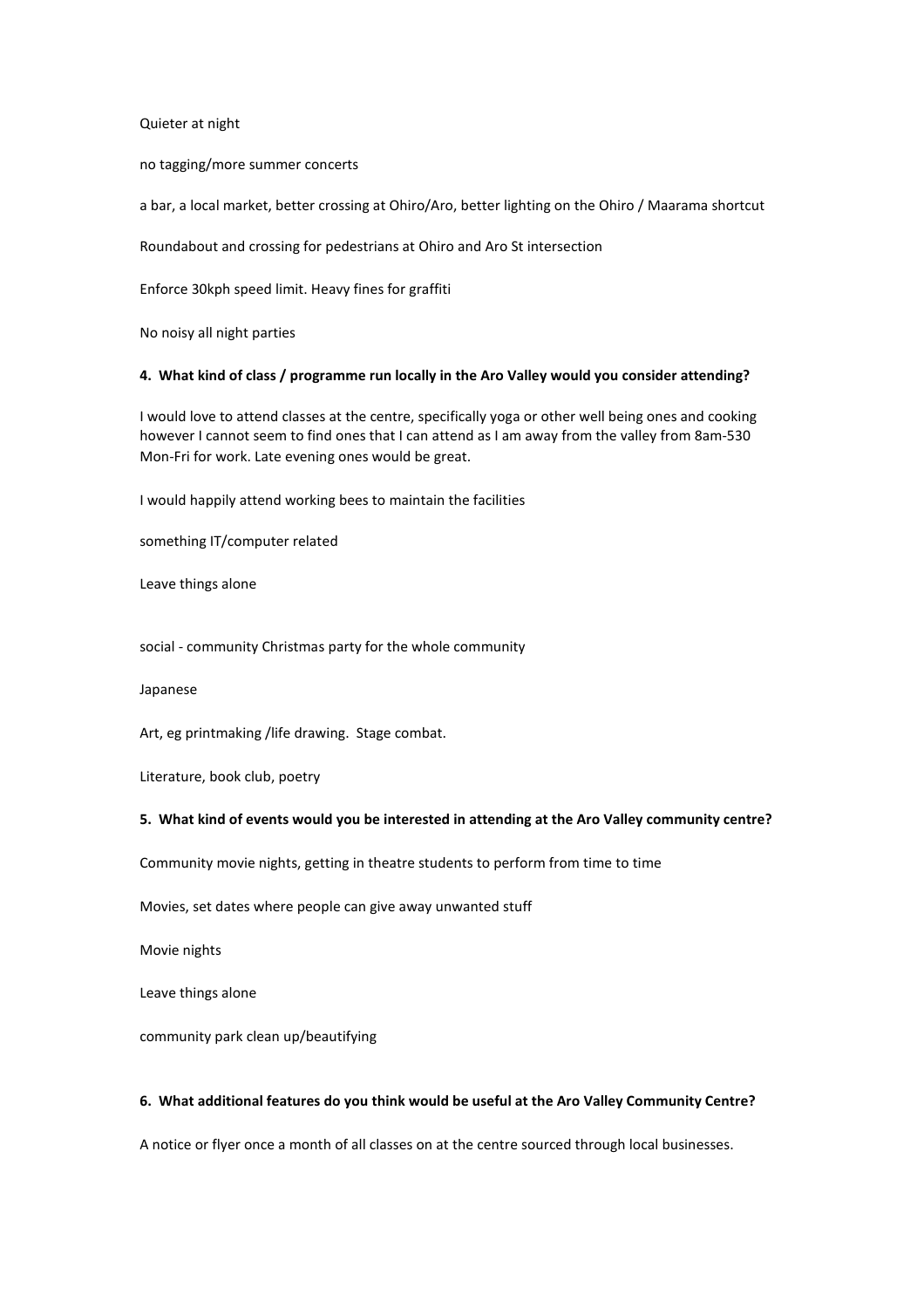could be a venue for fringe festival and other events

water bowl for dogs

Leave things alone

don't reduce main hall size (with seating or other)

definitely smaller/larger spaces. Community centre purpose built that includes CAB and coordinators. A hall with smaller spaces.

It's got all we need

recycle bins, revamp bunker, shower, telephone landline for public use

New floor please!

## 7. what additional features would you like to see in the park and the area outside the hall?

#### more rubbish bins!

I really like that we have a piece of grass out there considering how close to the city we are, I wouldn't like to see it modified too much. More lighting would be good but perhaps more creative sources than the usual street lights that glare. Gas lamps? Something good for summer evenings.

flowers

Recycling bins for glass, plastic, paper and cans

A one-way but direct connection for scooters between The Terrace and Aro St

Better drinking fountain

Leave things alone /cut down the huge tree

better drainage

Landscaping by the community. A garden.

I think it's fine

another bin, maintenance, picking up rubbish, broken glass

Movie screen outside (summer)

#### 8. The AVCC is an elected community group. What do you think the AVCC should do more of?

Weekend bus services would be fantastic especially for elderly members of the community that want to travel to the city on a sat and sun. Community walks around the valley to learn about the history. A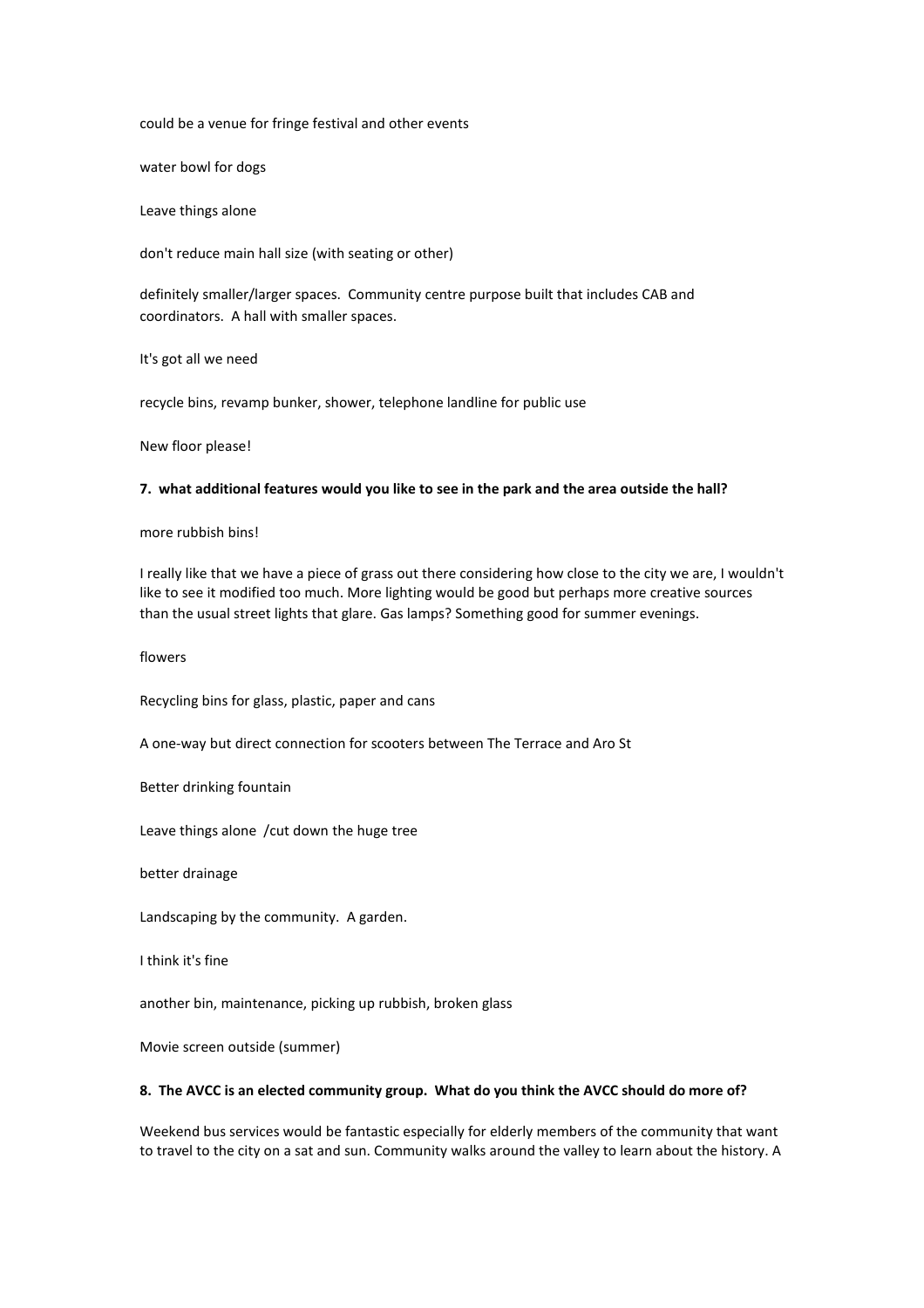swimming pool! I'd probably be dreaming though haha Discourage competition of businesses on the main street, should it arise e.g- a similar style cafe or bakery would cause division.

re protection of historic - lobby council to encourage historic buildings are maintained by setting renovation guidelines and providing incentives such as rates reduction

look at getting fence for dog park at top of Aro St

campaign council to put speed bumps in place if appropriate

Disband / go into recess

encourage growth and initiative in the business community - agree to business who want to rent the old petrol station. Don't put too many restrictions on businesses. Bring back buses! Lobby WCC to fix street drainage on Aro St.

More markets and use the park more

respond to the needs of the people

Fewer, high-attendnce events at the hall with greater opportunity to hire the space. Organise BETTER activities for the elderly

### 9. What other comments do you have?

I think the bypass has made the valley a lot busier traffic wise making it a more dangerous place for pedestrians. Severely limiting the speed of cars from epuni street to ohiro road would help a lot of the near-misses that happen by aro park.

You are doing a great job for a special area.

Time to disband, get on with your lives and let others get on with theirs. Let the WCC get on with running the city, for which they have a mandate, (unlike the AVCC, "elected" by the vocal minority), and stop bugging them with petty issues and ugly solutions

That we are fortunate to have such a vibrant and interested and interesting community who care for each other and the AVCC integral part of facilitating this

Thanks for doing a great job.

would appreciate a review of the one-way system around the Willist St / Aro V junciton, it's hopeless.

I would like to receive the VV more regularly and on time (received the Nov issue on Dec 12 ie the day before the questionnaire due in)

I cannot look in three directions at once. Ohiro and Aro st intersection. I live at the bottom of Ohiro rd - I have to take my life I my hands every morning I cross the road to work. People SPEED down Ohiro rd and nearly kill me!

Keep on at the council to improve the traffic - slow down roundabout